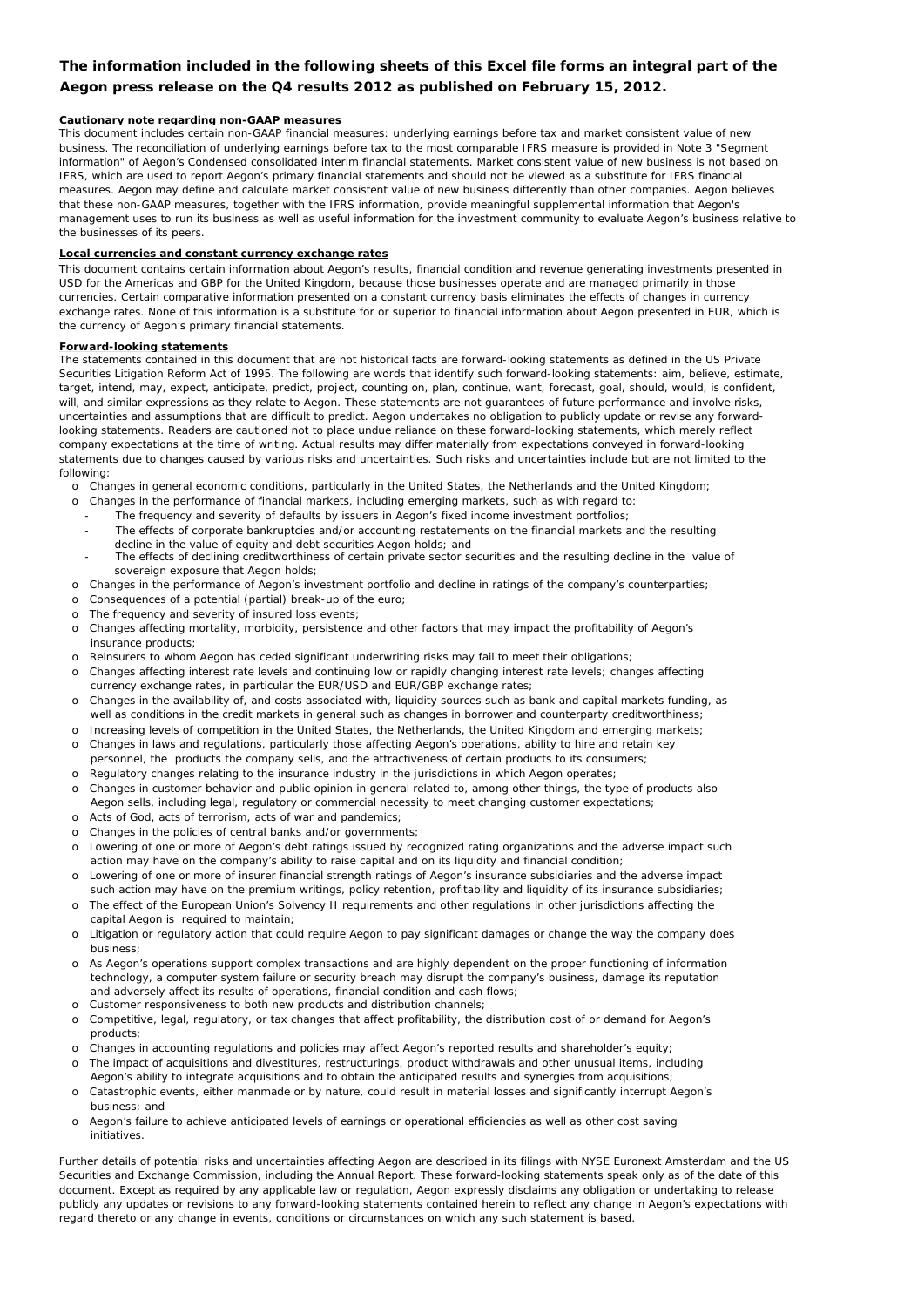| Key performance indicators              |                |         |         |     |         |     |         |         |    |  |
|-----------------------------------------|----------------|---------|---------|-----|---------|-----|---------|---------|----|--|
| amounts in EUR millions b)              | <b>Notes</b>   | Q4 2012 | Q3 2012 | %   | Q4 2011 | %   | FY 2012 | FY 2011 | %  |  |
| Underlying earnings before tax          |                | 447     | 472     | (5) | 346     | 29  | 1.787   | 1,522   | 17 |  |
| Net income                              | 2              | 422     | 374     | 13  | 81      |     | 1,571   | 872     | 80 |  |
| <b>Sales</b>                            | 3              | 1,813   | 1,550   | 17  | 1,409   | 29  | 6,725   | 5,701   | 18 |  |
| Market consistent value of new business | $\overline{4}$ | 204     | 173     | 18  | 71      | 187 | 619     | 422     | 47 |  |
| Return on equity                        | 5              | 7.2%    | 7.7%    | (6) | 5.2%    | 38  | 7.1%    | 6.7%    | 6  |  |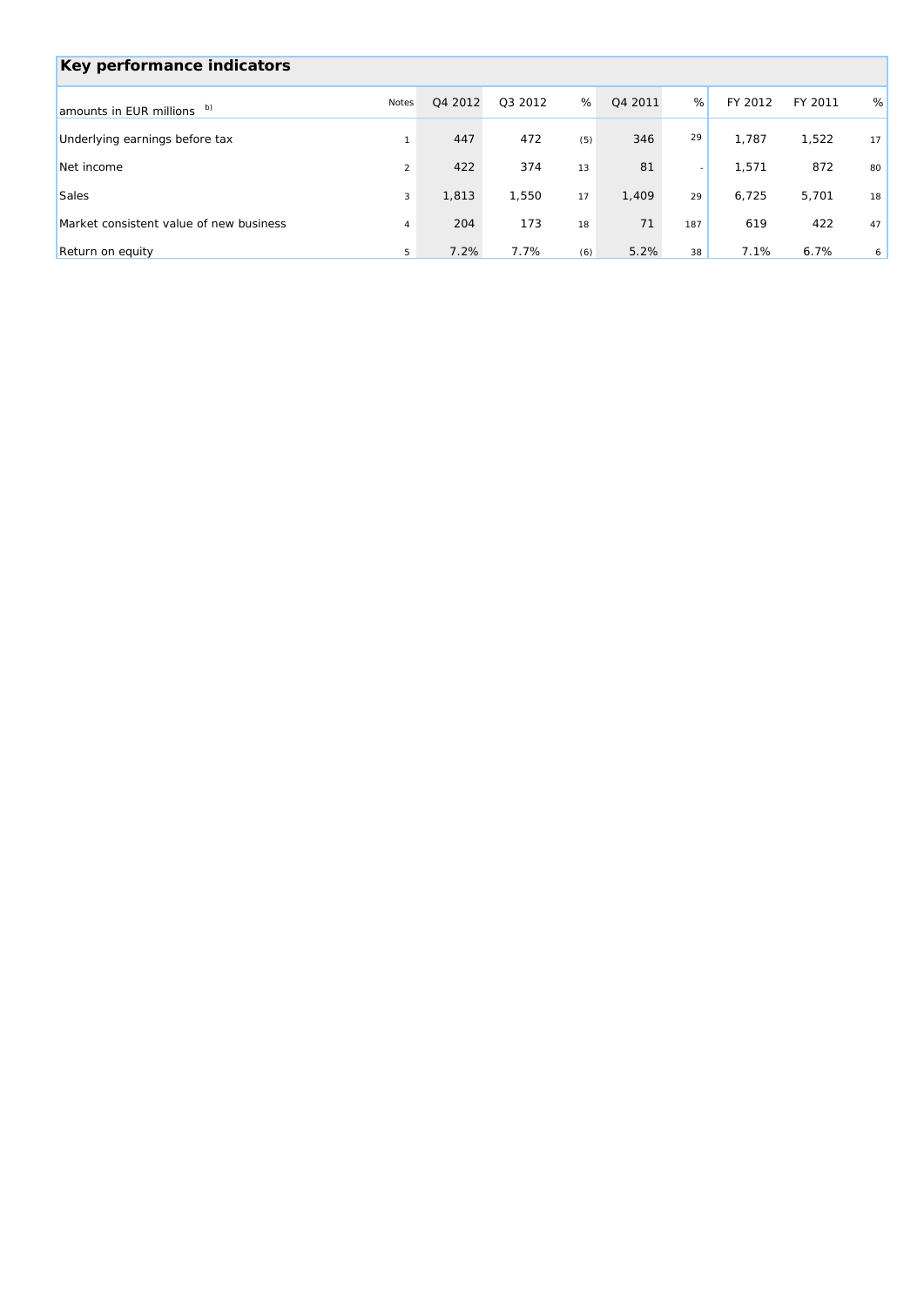| Financial overview <sup>c)</sup>                     |       |         |              |                          |                |                          |              |          |                |
|------------------------------------------------------|-------|---------|--------------|--------------------------|----------------|--------------------------|--------------|----------|----------------|
| <b>EUR</b> millions                                  | Notes | Q4 2012 | Q3 2012      | %                        | Q4 2011        | %                        | FY 2012      | FY 2011  | %              |
| Underlying earnings before tax                       |       |         |              |                          |                |                          |              |          |                |
| Americas                                             |       | 342     | 344          | (1)                      | 316            | 8                        | 1,317        | 1,273    | 3              |
| The Netherlands                                      |       | 83      | 82           | $\mathcal{I}$            | 75             | 11                       | 315          | 298      | 6              |
| United Kingdom                                       |       | 25      | 26           | (4)                      | (26)           |                          | 105          | 5        |                |
| New markets                                          |       | 52      | 70           | (26)                     | 65             | (20)                     | 274          | 249      | 10             |
| Holding and other                                    |       | (55)    | (50)         | (10)                     | (84)           | 35                       | (224)        | (303)    | 26             |
| Underlying earnings before tax                       |       | 447     | 472          | (5)                      | 346            | 29                       | 1,787        | 1,522    | 17             |
| Fair value items                                     |       | (79)    | (126)        | 37                       | (20)           |                          | 52           | (416)    |                |
| Realized gains / (losses) on investments             |       | 149     | 128          | 16                       | 49             | $\overline{a}$           | 407          | 446      | (9)            |
| Impairment charges                                   |       | (58)    | (35)         | (66)                     | (94)           | 38                       | (176)        | (388)    | 55             |
| Other income / (charges)                             |       | 106     | 3            | $\overline{a}$           | (194)          |                          | (162)        | (267)    | 39             |
| Run-off businesses                                   |       | (14)    | 12           |                          | 1              |                          | 2            | 28       | (93)           |
| Income before tax                                    |       | 551     | 454          | 21                       | 88             | $\overline{\phantom{a}}$ | 1,910        | 925      | 106            |
| Income tax                                           |       | (129)   | (80)         | (61)                     | (7)            | ÷,                       | (339)        | (53)     |                |
| Net income                                           |       | 422     | 374          | 13                       | 81             | $\overline{\phantom{a}}$ | 1,571        | 872      | 80             |
| Net income / (loss) attributable to:                 |       |         |              |                          |                |                          |              |          |                |
| Equity holders of Aegon N.V.                         |       | 422     | 373          | 13                       | 79             |                          | 1,570        | 869      | 81             |
| Non-controlling interests                            |       |         | $\mathbf{1}$ |                          | $\overline{2}$ |                          | $\mathbf{1}$ | 3        | (67)           |
|                                                      |       |         |              |                          |                |                          |              |          |                |
| Net underlying earnings                              |       | 348     | 369          | (6)                      | 253            | 38                       | 1,382        | 1,233    | 12             |
| Commissions and expenses                             |       | 1,478   | 1,382        | $\overline{7}$           | 1,684          | (12)                     | 5,829        | 6,272    | (7)            |
| of which operating expenses                          | 11    | 848     | 798          | 6                        | 872            | (3)                      | 3,241        | 3,442    | (6)            |
|                                                      |       |         |              |                          |                |                          |              |          |                |
| <b>New life sales</b>                                |       |         |              |                          |                |                          |              |          |                |
| Life single premiums                                 |       | 2,058   | 1,125        | 83                       | 1,876          | 10                       | 5,411        | 5,864    | (8)            |
| Life recurring premiums annualized                   |       | 471     | 293          | 61                       | 311            | 51                       | 1,414        | 1,249    | 13             |
| Total recurring plus 1/10 single                     |       | 677     | 405          | 67                       | 498            | 36                       | 1,955        | 1,835    | $\overline{z}$ |
| <b>New life sales</b>                                |       |         |              |                          |                |                          |              |          |                |
| Americas                                             | 12    | 148     | 126          | 17                       | 109            | 36                       | 520          | 418      | 24             |
| The Netherlands                                      |       | 166     | 25           | $\sim$                   | 117            | 42                       | 246          | 254      | (3)            |
| United Kingdom                                       |       | 306     | 206          | 49                       | 189            | 62                       | 936          | 852      | 10             |
| New markets                                          | 12    | 57      | 48           | 19                       | 83             | (31)                     | 253          | 311      | (19)           |
| Total recurring plus 1/10 single                     |       | 677     | 405          | 67                       | 498            | 36                       | 1,955        | 1,835    | $\overline{7}$ |
| New premium production accident and health insurance |       | 196     | 190          | $\sqrt{3}$               | 188            | $\overline{4}$           | 768          | 645      | 19             |
| New premium production general insurance             |       | 16      | 12           | 33                       | 13             | 23                       | 55           | 52       | 6              |
| Gross deposits (on and off balance)                  |       |         |              |                          |                |                          |              |          |                |
| Americas                                             | 12    | 6,615   | 6,391        | $\overline{4}$           | 5,009          | 32                       | 27,042       | 23,028   | 17             |
| The Netherlands                                      |       | 282     | 275          | 3                        | 560            | (50)                     | 1,484        | 2,048    | (28)           |
| United Kingdom                                       |       | 15      | 5            | 200                      | 9              | 67                       | 37           | 56       | (34)           |
| New markets                                          | 12    | 2,334   | 2,755        | (15)                     | 1,522          | 53                       | 10,909       | 6,556    | 66             |
| <b>Total gross deposits</b>                          |       | 9,246   | 9,426        | (2)                      | 7,100          | 30                       | 39,472       | 31,688   | 25             |
| Net deposits (on and off balance)                    |       |         |              |                          |                |                          |              |          |                |
|                                                      |       |         | 904          |                          |                |                          |              |          |                |
| Americas                                             | 12    | 788     |              | (13)                     | (886)          |                          | 3,491        | 2,147    | 63             |
| The Netherlands                                      |       | (248)   | (480)        | 48                       | (160)          | (55)                     | (979)        | (334)    | (193)          |
| <b>United Kingdom</b>                                |       | 5       | (6)          | $\overline{\phantom{a}}$ | 1              |                          | (3)          | 18       |                |
| New markets                                          | 12    | 446     | 1,208        | (63)                     | 108            |                          | 3,637        | (2,596)  |                |
| Total net deposits excluding run-off businesses      |       | 991     | 1,626        | (39)                     | (937)          | $\overline{\phantom{a}}$ | 6,146        | (765)    |                |
| Run-off businesses                                   |       | (601)   | (301)        | (100)                    | (611)          | $\overline{a}$           | (2, 541)     | (3, 139) | 19             |
| <b>Total net deposits</b>                            |       | 390     | 1,325        | (71)                     | (1, 548)       | $\overline{\phantom{a}}$ | 3,605        | (3,904)  |                |

# **Revenue-generating investments**

|                                             | Dec. 31, | Sept. 30, |     |
|---------------------------------------------|----------|-----------|-----|
|                                             | 2012     | 2012      | %   |
| Revenue-generating investments (total)      | 457,856  | 463,041   | (1) |
| Investments general account                 | 146,234  | 147.955   | (1) |
| Investments for account of policyholders    | 153,670  | 156.831   | (2) |
| Off balance sheet investments third parties | 157,952  | 158,255   |     |
|                                             |          |           |     |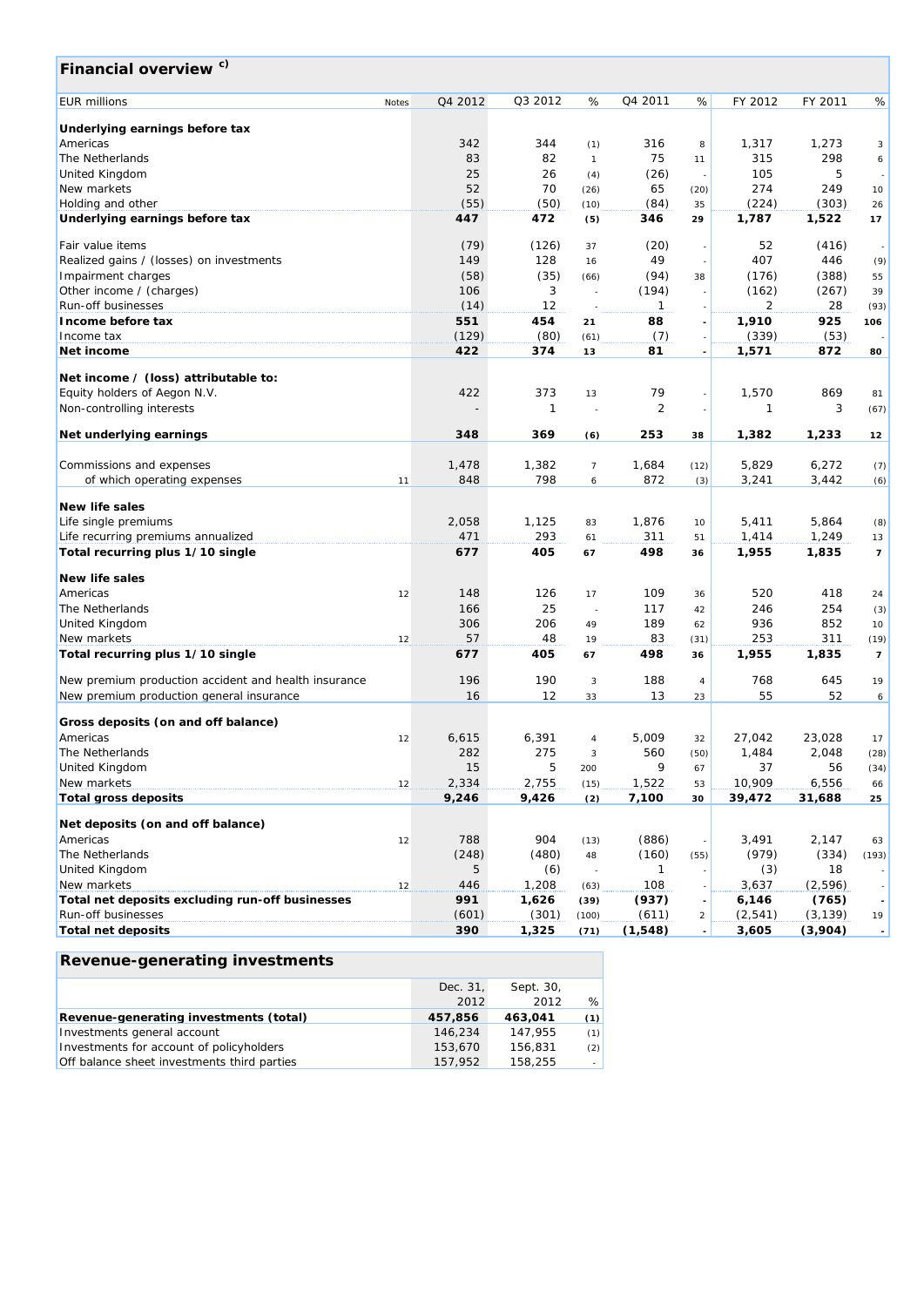| Financial overview, Q4 2012 geographically <sup>c)</sup> |          |             |         |            |              |       |
|----------------------------------------------------------|----------|-------------|---------|------------|--------------|-------|
|                                                          |          |             |         |            | Holding,     |       |
|                                                          |          |             |         |            | other        |       |
|                                                          |          | The         | United  | <b>New</b> | activities & |       |
| <b>EUR millions</b>                                      | Americas | Netherlands | Kingdom | Markets    | eliminations | Total |
| Underlying earnings before tax by line of business       |          |             |         |            |              |       |
| Life                                                     | 128      | 77          | 21      | 14         |              | 240   |
| Individual savings and retirement products               | 147      |             |         | (5)        |              | 142   |
| Pensions                                                 | 64       |             | 4       | 3          |              | 78    |
| Non-life                                                 |          | (4)         |         | 13         |              | 9     |
| Distribution                                             |          | 5           |         |            |              | 5     |
| Asset Management                                         |          |             |         | 24         |              | 24    |
| Other                                                    |          |             | ۰       |            | (55)         | (55)  |
| Share in underlying earnings before tax of associates    | 3        | (2)         |         | 3          |              |       |
| Underlying earnings before tax                           | 342      | 83          | 25      | 52         | (55)         | 447   |
| Fair value items                                         | (16)     | 6           | (11)    | 5          | (63)         | (79)  |
| Realized gains / (losses) on investments                 | 43       | 70          | 36      |            |              | 149   |
| Impairment charges                                       | (31)     | (10)        |         | (17)       |              | (58)  |
| Other income / (charges)                                 | (25)     | (7)         | ٠       | 139        | (1)          | 106   |
| Run-off businesses                                       | (14)     |             |         |            |              | (14)  |
| Income before tax                                        | 299      | 142         | 50      | 179        | (119)        | 551   |
| Income tax                                               | (60)     | (26)        | (13)    | (53)       | 23           | (129) |
| Net income                                               | 239      | 116         | 37      | 126        | (96)         | 422   |
| Net underlying earnings                                  | 258      | 67          | 24      | 36         | (37)         | 348   |

| <b>Employee numbers</b>                                                                                       |                  |                   |
|---------------------------------------------------------------------------------------------------------------|------------------|-------------------|
|                                                                                                               | Dec. 31,<br>2012 | Sept. 30,<br>2012 |
| Employees excluding agents<br>Agents                                                                          | 21,560<br>2.847  | 21.706<br>2.959   |
| Total number of employees excluding Associates<br>Aegon's share of employees (including agents) in Associates | 24,407<br>2.443  | 24,665<br>2.652   |
| Total                                                                                                         | 26,850           | 27,317            |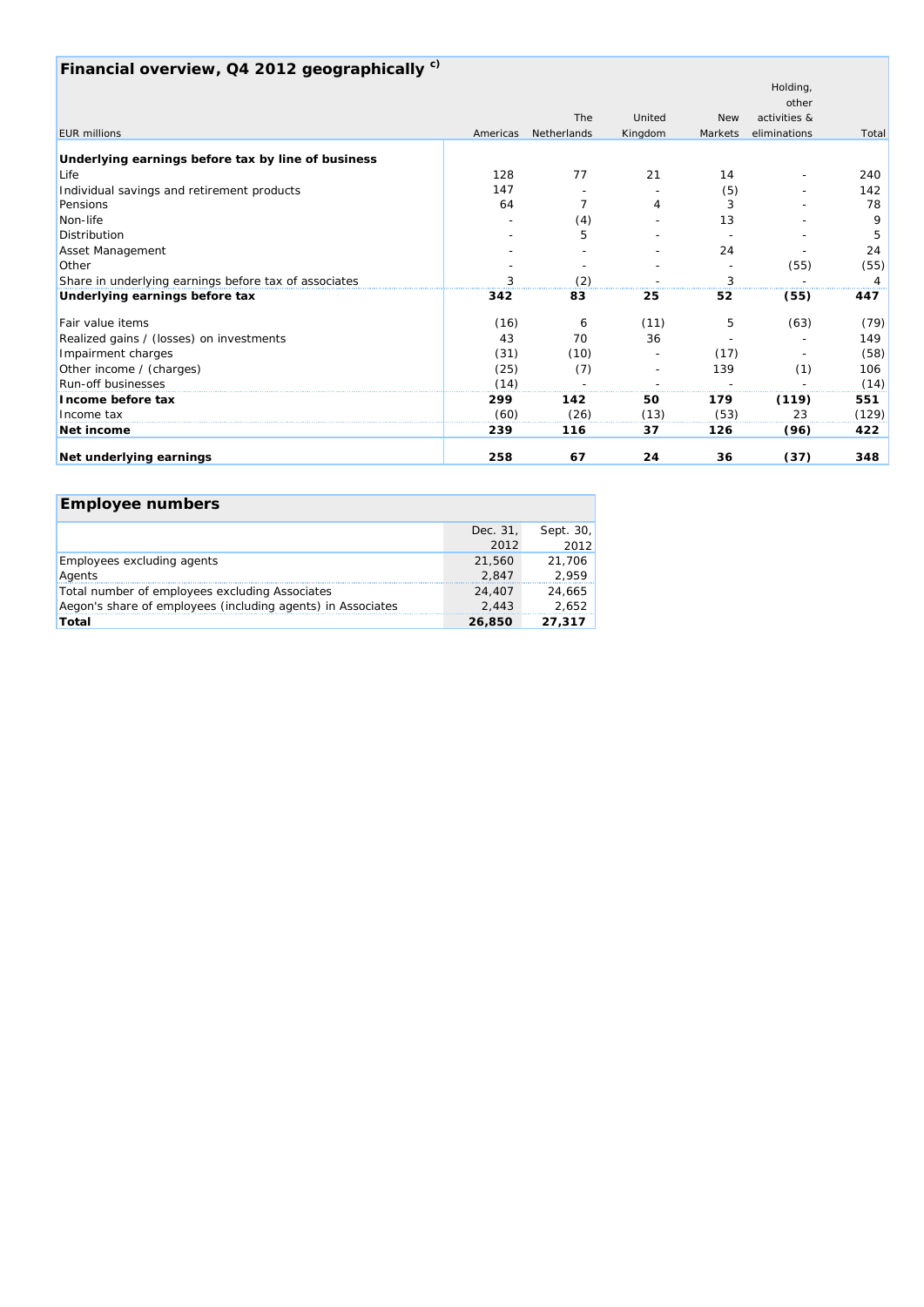| Financial overview, 2012 year-to-date geographically <sup>c)</sup> |                |             |         |            |              |       |
|--------------------------------------------------------------------|----------------|-------------|---------|------------|--------------|-------|
|                                                                    |                |             |         |            | Holding,     |       |
|                                                                    |                |             |         |            | other        |       |
|                                                                    |                | The         | United  | <b>New</b> | activities & |       |
| <b>EUR</b> millions                                                | Americas       | Netherlands | Kingdom | Markets    | eliminations | Total |
| Underlying earnings before tax by line of business                 |                |             |         |            |              |       |
| Life                                                               | 523            | 262         | 81      | 120        |              | 986   |
| Individual savings and retirement products                         | 500            |             |         | (19)       |              | 481   |
| Pensions                                                           | 285            | 66          | 26      | 6          |              | 383   |
| Non-life                                                           |                | (29)        |         | 42         |              | 13    |
| Distribution                                                       |                | 16          | (2)     |            |              | 14    |
| Asset Management                                                   |                |             |         | 101        |              | 101   |
| Other                                                              |                |             |         |            | (224)        | (224) |
| Associates                                                         | 9              |             |         | 24         |              | 33    |
| Underlying earnings before tax                                     | 1,317          | 315         | 105     | 274        | (224)        | 1,787 |
| Fair value items                                                   | (76)           | 164         | (31)    | (1)        | (4)          | 52    |
| Realized gains / (losses) on investments                           | 175            | 138         | 84      | 10         |              | 407   |
| Impairment charges                                                 | (117)          | (29)        |         | (26)       | (4)          | (176) |
| Other income / (charges)                                           | (28)           | (279)       | 34      | 113        | (2)          | (162) |
| Run-off businesses                                                 | $\overline{2}$ |             |         |            |              | 2     |
| Income before tax                                                  | 1,273          | 309         | 192     | 370        | (234)        | 1,910 |
| Income tax                                                         | (248)          | (18)        | (23)    | (121)      | 71           | (339) |
| Net income                                                         | 1,025          | 291         | 169     | 249        | (163)        | 1,571 |
| Net underlying earnings                                            | 971            | 253         | 135     | 185        | (162)        | 1,382 |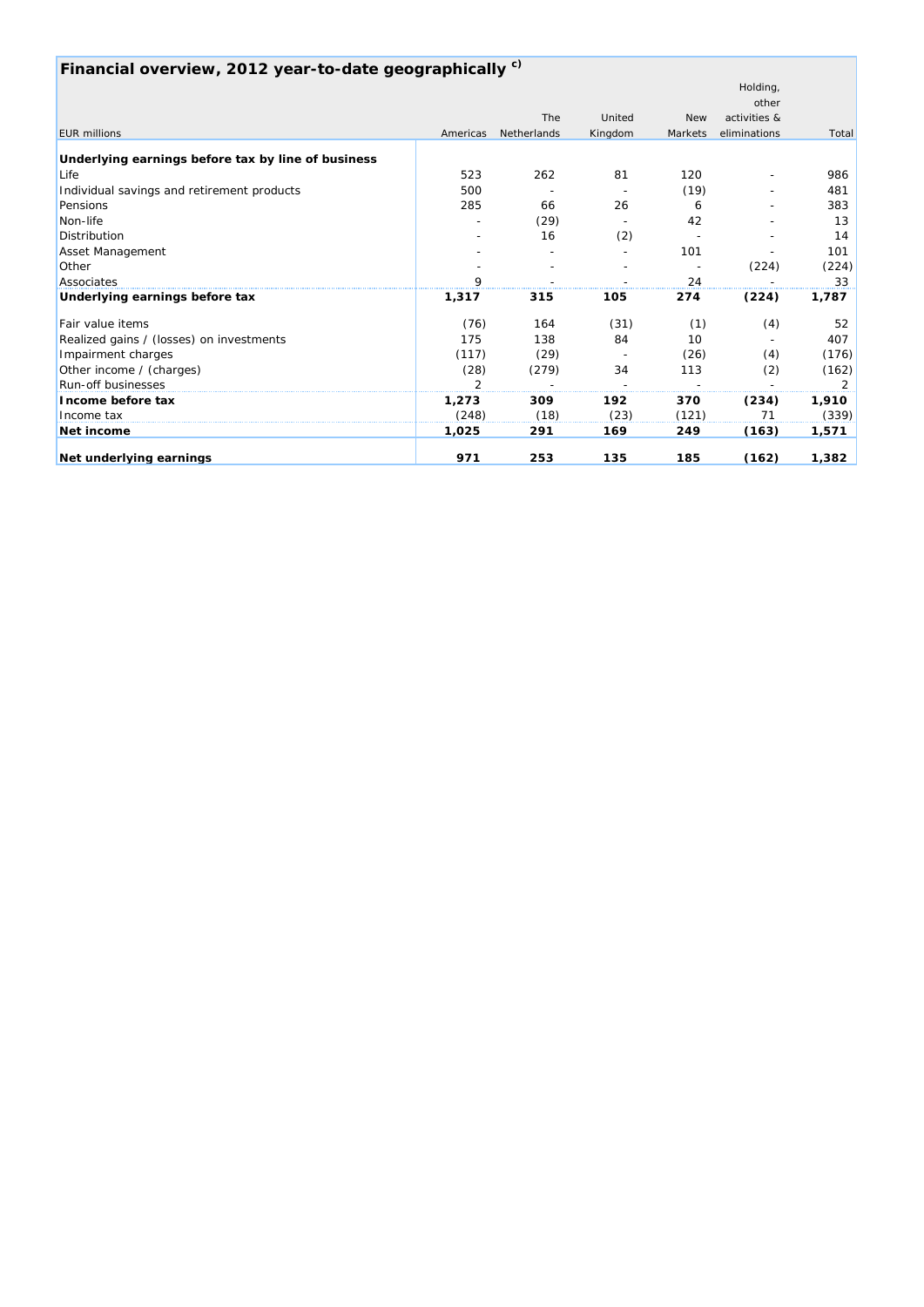| Americas <sup>c)</sup>                                        |                  |                          |                     |                |                  |                  |                 |                          |
|---------------------------------------------------------------|------------------|--------------------------|---------------------|----------------|------------------|------------------|-----------------|--------------------------|
| <b>USD millions</b><br>Notes                                  | Q4 2012          | Q3 2012                  | %                   | Q4 2011        | %                | FY 2012          | FY 2011         | %                        |
| Underlying earnings before tax by line of business            |                  |                          |                     |                |                  |                  |                 |                          |
| Life and protection                                           | 166              | 176                      | (6)                 | 154            | 8                | 647              | 727             | (11)                     |
| <b>Fixed annuities</b>                                        | 64               | 64                       | $\bar{\mathcal{L}}$ | 58             | 10               | 253              | 286             | (12)                     |
| Variable annuities                                            | 110              | 61                       | 80                  | 121            | (9)              | 352              | 358             | (2)                      |
| Retail mutual funds                                           | $\overline{7}$   | 6                        | 17                  | 5              | 40               | 22               | 22              |                          |
| Individual savings and retirement products                    | 181              | 131                      | 38                  | 184            | (2)              | 627              | 666             | (6)                      |
| Employer solutions & pensions                                 | 83               | 115                      | (28)                | 83             |                  | 366              | 326             | 12                       |
| Canada                                                        | 9                | 6                        | 50                  | 4              | 125              | 40               | 51              | (22)                     |
| Latin America                                                 | $\overline{4}$   | 3                        | 33                  | $\mathbf{1}$   |                  | 12               | $\mathbf{1}$    |                          |
| Underlying earnings before tax                                | 443              | 431                      | 3                   | 426            | 4                | 1,692            | 1,771           | (4)                      |
| Fair value items                                              | (22)             | (56)                     | 61                  | (189)          | 88               | (98)             | (663)           | 85                       |
| Realized gains / (losses) on investments                      | 57               | 86                       | (34)                | $\overline{7}$ |                  | 225              | 166             | 36                       |
| Impairment charges                                            | (40)             | (22)                     | (82)                | (87)           | 54               | (151)            | (349)           | 57                       |
| Other income / (charges)                                      | (34)             | $\overline{\phantom{a}}$ |                     | (50)           | 32               | (37)             | (49)            | 24                       |
| Run- off businesses                                           | (17)             | 15                       |                     | $\mathbf{1}$   |                  | 3                | 39              | (92)                     |
| Income before tax                                             | 387              | 454                      | (15)                | 108            |                  | 1,634            | 915             | 79                       |
| Income tax                                                    | (78)             | (88)                     | 11                  | 13             |                  | (318)            | (20)            |                          |
| Net income                                                    | 309              | 366                      | (16)                | 121            | 155              | 1,316            | 895             | 47                       |
| Net income / (loss) attributable to:                          |                  |                          |                     |                |                  |                  |                 |                          |
| Equity holders of Aegon N.V.                                  | 309              | 366                      | (16)                | 121            | 155              | 1,316            | (895)           |                          |
| Net underlying earnings                                       | 335              | 319                      | 5                   | 301            | 11               | 1,248            | 1,331           | (6)                      |
|                                                               |                  |                          |                     |                |                  |                  |                 |                          |
| Commissions and expenses                                      | 1,104            | 954                      | 16                  | 1,347          | (18)             | 4,341            | 4,941           | (12)                     |
| of which operating expenses                                   | 502              | 430                      | 17                  | 481            | $\overline{4}$   | 1,887            | 1,950           | (3)                      |
|                                                               |                  |                          |                     |                |                  |                  |                 |                          |
| New life sales<br>12                                          |                  |                          |                     |                |                  |                  |                 |                          |
| Life single premiums                                          | 93               | 56                       | 66                  | 43             | 116              | 276              | 240             | 15                       |
| Life recurring premiums annualized                            | 181<br>191       | 153<br>158               | 18                  | 144<br>148     | 26               | 640<br>668       | 558<br>582      | 15                       |
| Total recurring plus 1/10 single                              |                  |                          | 21                  |                | 29               |                  |                 | 15                       |
| Life & protection                                             | 156              | 126                      | 24                  | 116            | 34               | 532              | 442             | 20                       |
| Employer solutions & pensions                                 | $\overline{7}$   | $\overline{7}$           |                     | 5              | 40               | 31               | 24              | 29                       |
| Canada                                                        | 16               | 15                       | $\overline{7}$      | 15             | $\overline{7}$   | 60               | 65              | (8)                      |
| Latin America                                                 | 12               | 10                       | 20                  | 12             |                  | 45               | 51              | (12)                     |
| Total recurring plus 1/10 single                              | 191              | 158                      | 21                  | 148            | 29               | 668              | 582             | 15                       |
| New premium production accident and health insurance          | 230              | 219                      | 5                   | 233            | (1)              | 905              | 812             | 11                       |
| Gross deposits (on and off balance) by line of business<br>12 |                  |                          |                     |                |                  |                  |                 |                          |
| Life & protection                                             | 4                | 2                        | 100                 | 4              |                  | 12               | 12              |                          |
| <b>Fixed annuities</b>                                        | 145              | 58                       | 150                 | 72             | 101              | 371              | 313             | 19                       |
| Variable annuities                                            | 1,441            | 1,391                    | $\sqrt{4}$          | 1,396          | 3                | 5,350            | 5,314           | $\boldsymbol{\tau}$      |
| Retail mutual funds                                           | 998              | 873                      | 14                  | 627            | 59               | 3,437            | 2,785           | 23                       |
| Individual savings & retirement products                      | 2,584            | 2,322                    | 11                  | 2,095          | 23               | 9,158            | 8,412           | 9                        |
| Employer solutions & pensions                                 | 5,948            | 5,613                    | 6                   | 4,517          | 32               | 25,383           | 23,266          | 9                        |
| Canada                                                        | 37               | 33                       | 12                  | 82             | (55)             | 177              | 335             | (47)                     |
| Latin America                                                 | $\boldsymbol{6}$ | 4                        | 50                  | $\overline{a}$ | 50               | 17               | 4               |                          |
| <b>Total gross deposits</b>                                   | 8,579            | 7,974                    | 8                   | 6,702          | 28               | 34,747           | 32,029          | 8                        |
|                                                               |                  |                          |                     |                |                  |                  |                 |                          |
| Net deposits (on and off balance) by line of business<br>12   |                  |                          |                     |                |                  |                  |                 |                          |
| Life & protection<br><b>Fixed annuities</b>                   | (9)<br>(732)     | (8)<br>(544)             | (13)<br>(35)        | (9)<br>(752)   | $\mathcal{Z}$    | (37)<br>(2, 511) | (43)<br>(3,091) | 14<br>19                 |
| Variable annuities                                            | 444              | 476                      | (7)                 | 658            | (33)             | 1,732            | 1,838           |                          |
| Retail mutual funds                                           | 112              | 153                      | (27)                | (191)          |                  | 322              | (480)           | (6)                      |
| Individual savings & retirement products                      | (176)            | 85                       | $\sim$              | (285)          | 38               | (457)            | (1, 733)        | 74                       |
| Employer solutions & pensions                                 | 1,317            | 1,142                    | 15                  | (950)          |                  | 5,368            | 5,097           | 5                        |
| Canada                                                        | (114)            | (90)                     | (27)                | (37)           |                  | (401)            | (339)           | (18)                     |
| Latin America                                                 | 5                | $\overline{2}$           | 150                 | 4              | 25               | 13               | 4               |                          |
| Total net deposits excluding run-off businesses               | 1,023            | 1,131                    | (10)                | (1, 277)       |                  | 4,486            | 2,986           | 50                       |
| Run-off businesses                                            | (780)            | (360)                    | (117)               | (812)          | $\boldsymbol{4}$ | (3, 265)         | (4,366)         | 25                       |
| <b>Total net deposits</b>                                     | 243              | 771                      | (68)                | (2,089)        |                  | 1,221            | (1, 380)        | $\overline{\phantom{a}}$ |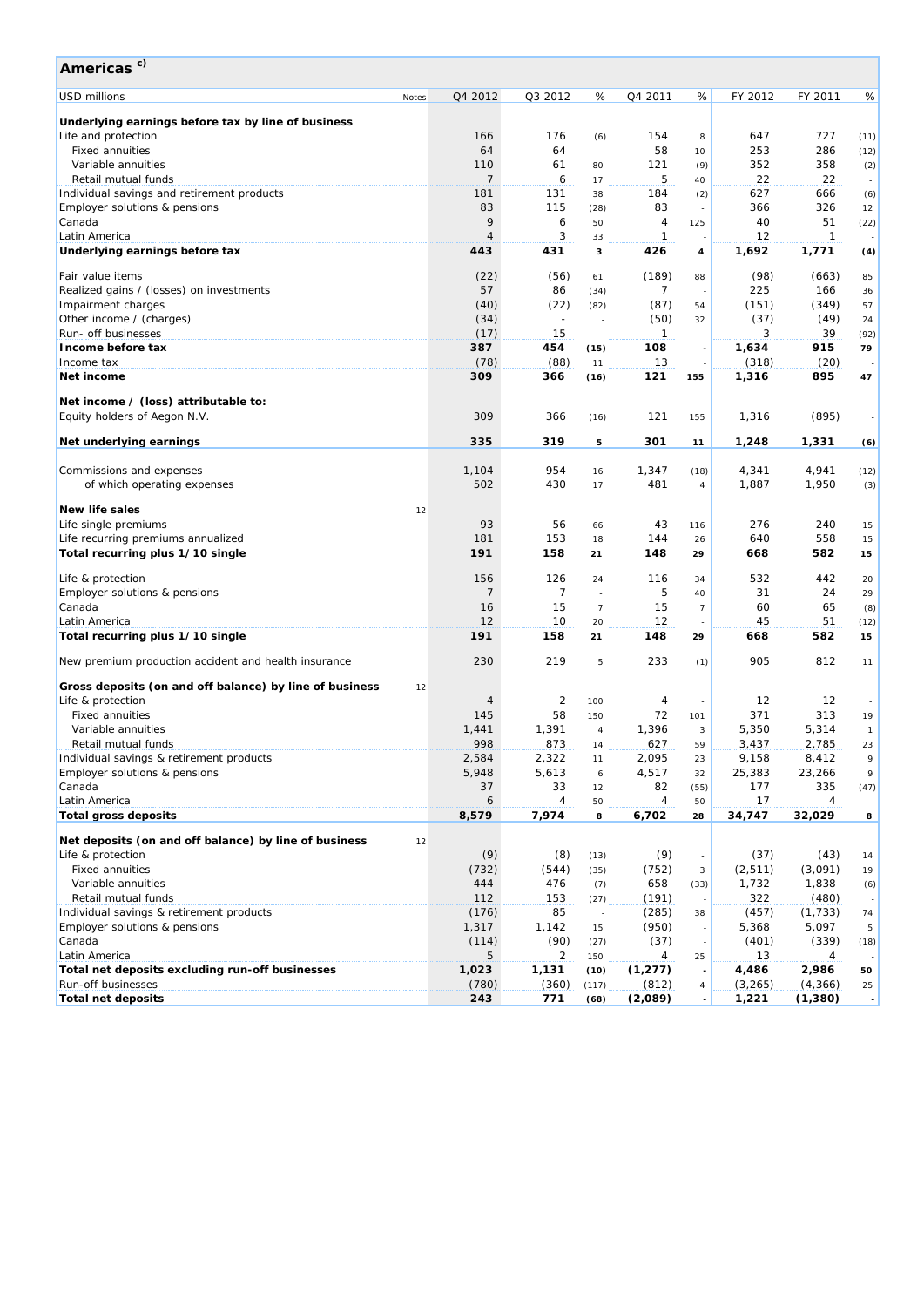| Revenue-generating investments              |          |           |                          |
|---------------------------------------------|----------|-----------|--------------------------|
|                                             | Dec. 31. | Sept. 30, |                          |
|                                             | 2012     | 2012      | %                        |
| Revenue-generating investments (total)      | 333,759  | 334,148   | $\overline{\phantom{0}}$ |
| Investments general account                 | 113,988  | 115.759   | (2)                      |
| Investments for account of policyholders    | 86.975   | 88.145    | (1)                      |
| Off balance sheet investments third parties | 132.796  | 130,244   | 2                        |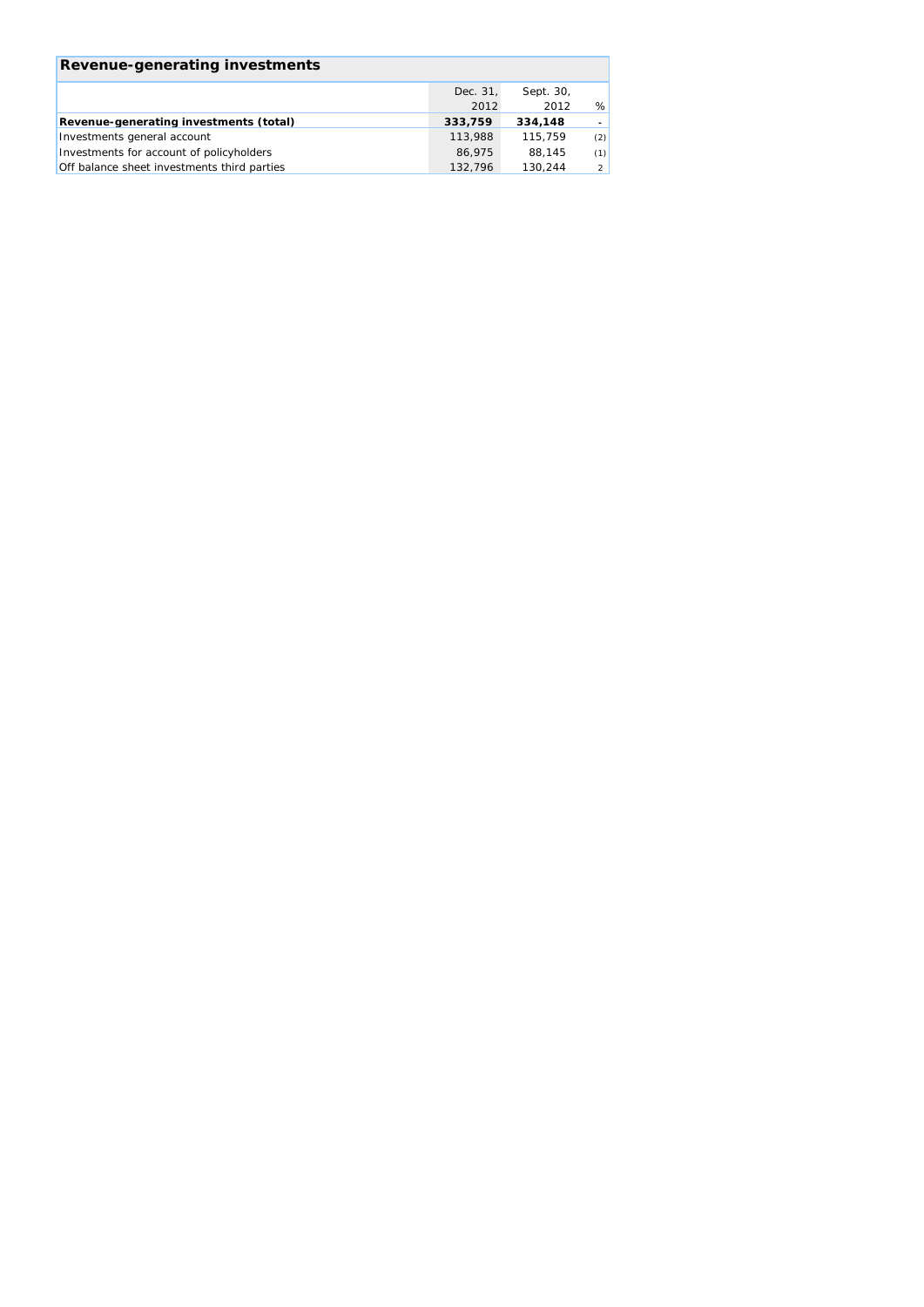| <b>The Netherlands</b>                                                                           |       |                     |                |                          |                          |               |          |              |            |
|--------------------------------------------------------------------------------------------------|-------|---------------------|----------------|--------------------------|--------------------------|---------------|----------|--------------|------------|
| <b>EUR</b> millions                                                                              | Notes | Q4 2012             | Q3 2012        | %                        | Q4 2011                  | %             | FY 2012  | FY 2011      | $\%$       |
| Underlying earnings before tax by line of business                                               |       |                     |                |                          |                          |               |          |              |            |
| Life and Savings                                                                                 |       | 77                  | 78             | (1)                      | 40                       | 93            | 262      | 185          | 42         |
| Pensions                                                                                         |       | $\overline{7}$      | 13             | (46)                     | 36                       | (81)          | 66       | 98           | (33)       |
| Non-life                                                                                         |       | (4)                 | (9)            | 56                       | 2                        |               | (29)     | 6            |            |
| Distribution                                                                                     |       | 5                   | $\sim$         |                          | $\blacksquare$           |               | 16       | 8            | 100        |
| Share in underlying earnings before tax of associates                                            |       | (2)                 | $\blacksquare$ |                          | (3)                      | 33            |          | $\mathbf{1}$ |            |
| Underlying earnings before tax                                                                   |       | 83                  | 82             | $\mathbf{1}$             | 75                       | 11            | 315      | 298          | 6          |
| Fair value items                                                                                 |       | 6                   | (37)           | $\overline{\phantom{a}}$ | 189                      | (97)          | 164      | 156          | 5          |
| Realized gains / (losses) on investments                                                         |       | 70                  | 40             | 75                       | 33                       | 112           | 138      | 269          | (49)       |
| Impairment charges                                                                               |       | (10)                | (13)           | 23                       | (5)                      | (100)         | (29)     | (15)         | (93)       |
| Other income / (charges)                                                                         |       | (7)                 | (3)            | (133)                    | (84)                     | 92            | (279)    | (164)        | (70)       |
| Income before tax                                                                                |       | 142                 | 69             | 106                      | 208                      | (32)          | 309      | 544          | (43)       |
| Income tax                                                                                       |       | (26)                | (7)            |                          | (60)                     | 57            | (18)     | (125)        | 86         |
| Net income                                                                                       |       | 116                 | 62             | 87                       | 148                      | (22)          | 291      | 419          | (31)       |
| Net income / (loss) attributable to:                                                             |       |                     |                |                          |                          |               |          |              |            |
| Equity holders of Aegon N.V.                                                                     |       | 116                 | 62             | 87                       | 148                      | (22)          | 291      | 419          | (31)       |
|                                                                                                  |       | 67                  | 67             | $\overline{\phantom{a}}$ | 50                       |               | 253      | 238          |            |
| Net underlying earnings                                                                          |       |                     |                |                          |                          | 34            |          |              | 6          |
| Commissions and expenses                                                                         |       | 257                 | 251            | $\overline{a}$           | 261                      | (2)           | 1,046    | 1,122        | (7)        |
| of which operating expenses                                                                      |       | 196                 | 184            | $\overline{7}$           | 191                      | $\mathcal{Z}$ | 756      | 823          | (8)        |
| <b>New life sales</b>                                                                            |       |                     |                |                          |                          |               |          |              |            |
| Life single premiums                                                                             |       | 1,024               | 189            | $\overline{a}$           | 856                      | 20            | 1,604    | 1,740        | (8)        |
| Life recurring premiums annualized                                                               |       | 64                  | 6              |                          | 31                       | 106           | 86       | 80           | 8          |
| Total recurring plus 1/10 single                                                                 |       | 166                 | 25             | $\tilde{\phantom{a}}$    | 117                      | 42            | 246      | 254          | (3)        |
| Life and Savings                                                                                 |       | 9                   | $\overline{7}$ | 29                       | 13                       | (31)          | 46       | 81           | (43)       |
| Pensions                                                                                         |       | 157                 | 18             |                          | 104                      | 51            | 200      | 173          | 16         |
| Total recurring plus 1/10 single                                                                 |       | 166                 | 25             | $\overline{\phantom{a}}$ | 117                      | 42            | 246      | 254          | (3)        |
|                                                                                                  |       |                     | $\overline{c}$ | 200                      | $\overline{7}$           |               |          | 27           |            |
| New premium production accident and health insurance<br>New premium production general insurance |       | 6<br>$\overline{7}$ | $\overline{7}$ |                          | 6                        | (14)<br>17    | 21<br>30 | 27           | (22)<br>11 |
|                                                                                                  |       |                     |                |                          |                          |               |          |              |            |
| Gross deposits (on and off balance) by line of business                                          |       |                     |                |                          |                          |               |          |              |            |
| Life and Savings                                                                                 |       | 282                 | 275            | 3                        | 560                      | (50)          | 1,484    | 1,968        | (25)       |
| Pensions                                                                                         |       |                     |                |                          | $\overline{\phantom{a}}$ |               |          | 80           |            |
| <b>Total gross deposits</b>                                                                      |       | 282                 | 275            | 3                        | 560                      | (50)          | 1,484    | 2,048        | (28)       |
| Net deposits (on and off balance) by line of business                                            |       |                     |                |                          |                          |               |          |              |            |
| Life and Savings                                                                                 |       | (248)               | (480)          | 48                       | (160)                    | (55)          | (979)    | (361)        | (171)      |
| Pensions                                                                                         |       |                     |                |                          |                          |               |          | 27           |            |
| <b>Total net deposits</b>                                                                        |       | (248)               | (480)          | 48                       | (160)                    | (55)          | (979)    | (334)        | (193)      |
|                                                                                                  |       |                     |                |                          |                          |               |          |              |            |
| <b>Revenue-generating investments</b>                                                            |       |                     |                |                          |                          |               |          |              |            |

| Revenue-generating investments           |          |           |                |
|------------------------------------------|----------|-----------|----------------|
|                                          | Dec. 31, | Sept. 30, |                |
|                                          | 2012     | 2012      | %              |
| Revenue-generating investments (total)   | 67,984   | 65,854    | 3 <sup>1</sup> |
| Investments general account              | 42.890   | 40.917    | 5 <sup>1</sup> |
| Investments for account of policyholders | 25.094   | 24.937    | $\mathbf{1}$   |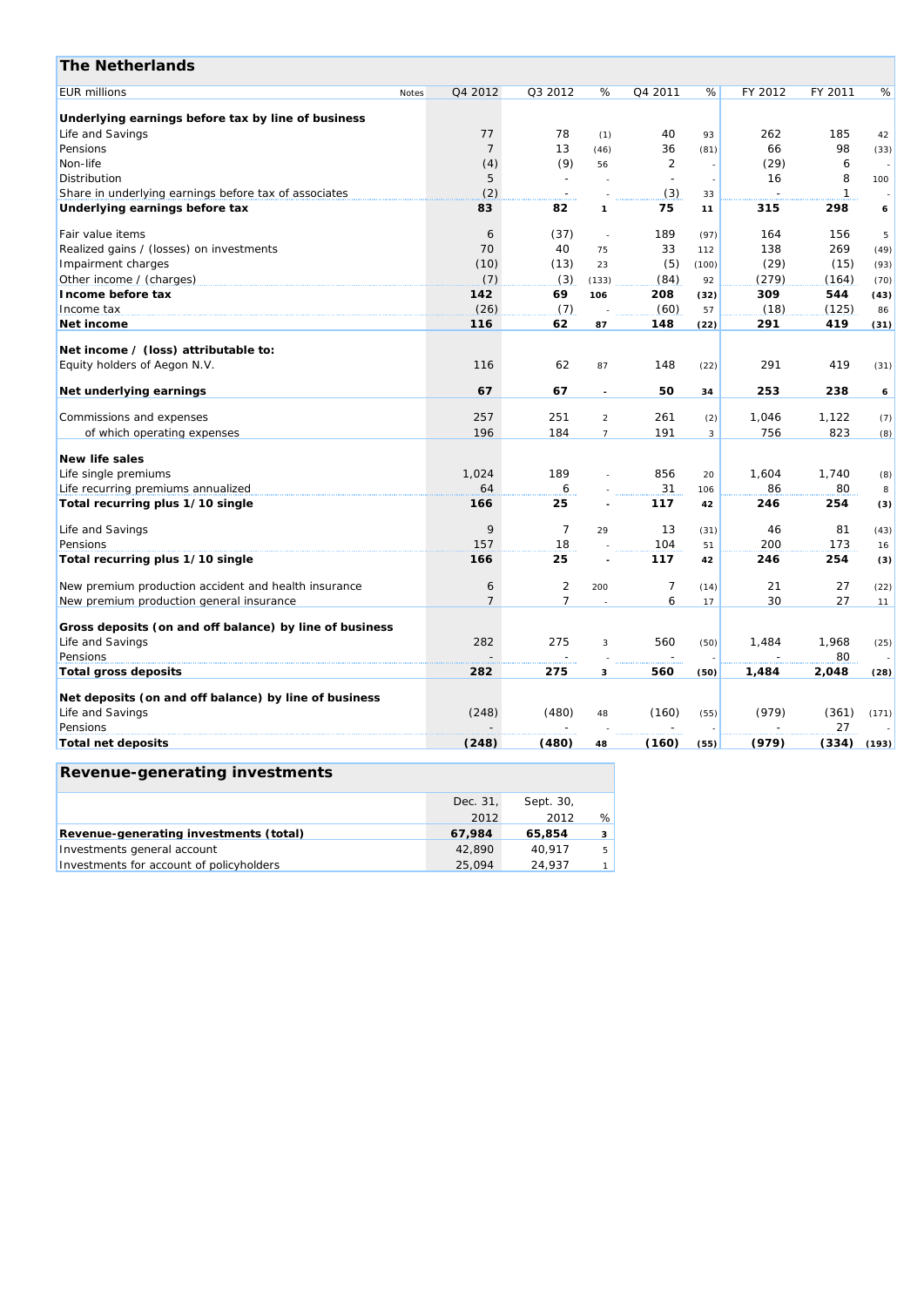| <b>United Kingdom</b>                                   |                |                |                |                          |         |                          |                |         |                             |
|---------------------------------------------------------|----------------|----------------|----------------|--------------------------|---------|--------------------------|----------------|---------|-----------------------------|
| <b>GBP</b> millions                                     | <b>Notes</b>   | Q4 2012        | Q3 2012        | %                        | Q4 2011 | $\%$                     | FY 2012        | FY 2011 | %                           |
| Underlying earnings before tax by line of business      |                |                |                |                          |         |                          |                |         |                             |
| Life                                                    |                | 17             | 19             | (11)                     | 30      | (43)                     | 66             | 86      | (23)                        |
| Pensions                                                |                | 3              | $\overline{2}$ | 50                       | (50)    |                          | 21             | (75)    |                             |
| Distribution                                            |                |                | (1)            |                          | (2)     |                          | (2)            | (6)     | 67                          |
| Underlying earnings before tax                          |                | 20             | 20             | $\overline{\phantom{a}}$ | (22)    | $\overline{\phantom{a}}$ | 85             | 5.      |                             |
| Fair value items                                        |                | (9)            | (14)           | 36                       | 3       |                          | (26)           | (5)     | $\mathcal{L}_{\mathcal{A}}$ |
| Realized gains / (losses) on investments                |                | 28             | 12             | 133                      | 6       |                          | 68             | 44      | 55                          |
| Impairment charges                                      |                |                | $\mathbb{L}$   | ÷.                       | (1)     |                          | $\overline{a}$ | (55)    | $\mathcal{L}_{\mathcal{A}}$ |
| Other income / (charges)                                | $\overline{7}$ | $\mathbf{1}$   | 12             | (92)                     | (49)    |                          | 28             | (49)    | $\bar{\mathcal{L}}$         |
| Income before tax                                       |                | 40             | 30             | 33                       | (63)    | $\overline{a}$           | 155            | (60)    | $\overline{\phantom{a}}$    |
| Income tax attributable to policyholder return          |                | (5)            | (11)           | 55                       | (4)     | (25)                     | (32)           | (37)    | 14                          |
| Income before income tax on shareholders return         |                | 35             | 19             | 84                       | (67)    | $\overline{\phantom{a}}$ | 123            | (97)    | $\overline{\phantom{a}}$    |
| Income tax on shareholders return                       |                | (5)            | 11             |                          | (9)     | 44                       | 14             | 52      | (73)                        |
| Net income                                              |                | 30             | 30             |                          | (76)    | $\overline{\phantom{a}}$ | 137            | (45)    | $\overline{\phantom{a}}$    |
|                                                         |                |                |                |                          |         |                          |                |         |                             |
| Net income / (loss) attributable to:                    |                |                |                |                          |         |                          |                |         |                             |
| Equity holders of Aegon N.V.                            |                | 30             | 30             |                          | (76)    | $\overline{\phantom{a}}$ | 137            | (45)    |                             |
| Net underlying earnings                                 |                | 20             | 32             | (38)                     | (40)    | $\overline{\phantom{a}}$ | 110            | 33      |                             |
| Commissions and expenses                                |                | 159            | 151            | 5                        | 184     | (14)                     | 598            | 732     | (18)                        |
| of which operating expenses                             |                | 69             | 73             | (5)                      | 98      | (30)                     | 273            | 409     | (33)                        |
| <b>New life sales</b>                                   | 8              |                |                |                          |         |                          |                |         |                             |
| Life single premiums                                    |                | 694            | 643            | 8                        | 648     | $\overline{7}$           | 2,529          | 2,815   | (10)                        |
| Life recurring premiums annualized                      |                | 178            | 98             | 82                       | 96      | 85                       | 505            | 456     | 11                          |
| Total recurring plus 1/10 single                        |                | 247            | 163            | 52                       | 161     | 53                       | 758            | 738     | 3                           |
| Life                                                    |                | 19             | 19             |                          | 17      | 12                       | 72             | 66      | 9                           |
| Pensions                                                |                | 228            | 144            | 58                       | 144     | 58                       | 686            | 672     | $\overline{a}$              |
| Total recurring plus 1/10 single                        |                | 247            | 163            | 52                       | 161     | 53                       | 758            | 738     | 3                           |
| Gross deposits (on and off balance) by line of business |                |                |                |                          |         |                          |                |         |                             |
| Variable annuities                                      |                | $\overline{4}$ | 4              |                          | 8       | (50)                     | 22             | 49      | (55)                        |
| Pensions                                                |                | 8              |                |                          |         |                          | 8              |         |                             |
| Total gross deposits                                    |                | 12             | 4              | 200                      | 8       | 50                       | 30             | 49      | (39)                        |
| Net deposits (on and off balance) by line of business   |                |                |                |                          |         |                          |                |         |                             |
| Variable annuities                                      |                | (5)            | (4)            | (25)                     | 1       |                          | (11)           | 16      |                             |
| Pensions                                                |                | 8              |                |                          |         |                          | 8              |         |                             |
| <b>Total net deposits</b>                               |                | 3              | (4)            |                          | 1       | 200                      | (3)            | 16      |                             |

| Revenue-generating investments              |          |           |               |  |  |  |  |  |  |  |
|---------------------------------------------|----------|-----------|---------------|--|--|--|--|--|--|--|
|                                             | Dec. 31, | Sept. 30, |               |  |  |  |  |  |  |  |
|                                             | 2012     | 2012      | %             |  |  |  |  |  |  |  |
| Revenue-generating investments (total)      | 54,533   | 53,774    | $\mathbf{1}$  |  |  |  |  |  |  |  |
| Investments general account                 | 9.196    | 8.908     | $\cdot$ 3     |  |  |  |  |  |  |  |
| Investments for account of policyholders    | 45,329   | 44.866    | $\mathcal{I}$ |  |  |  |  |  |  |  |
| Off balance sheet investments third parties | 8        |           |               |  |  |  |  |  |  |  |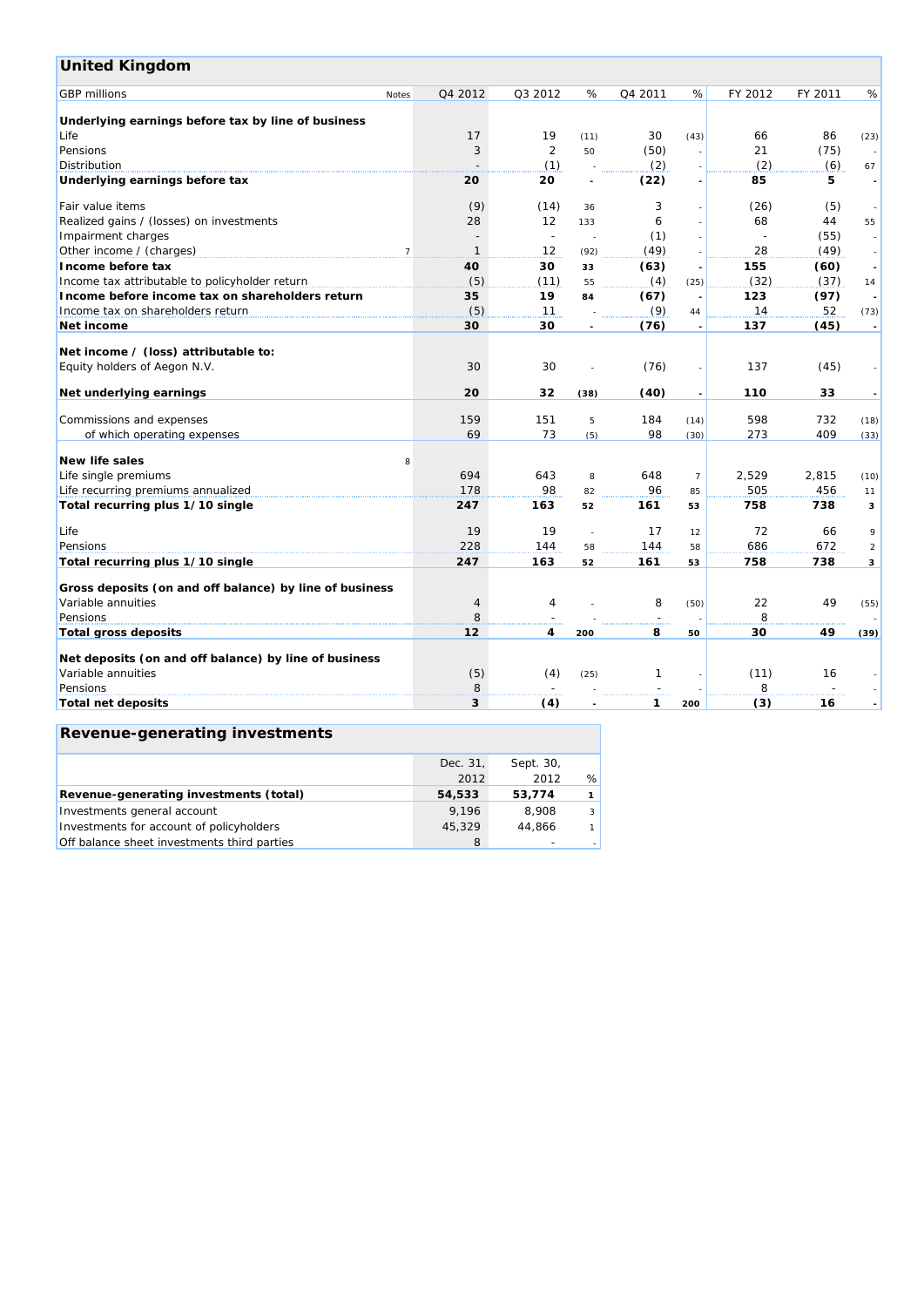| New Markets <sup>c)</sup>                            |                |                          |                          |                |                          |              |             |                          |
|------------------------------------------------------|----------------|--------------------------|--------------------------|----------------|--------------------------|--------------|-------------|--------------------------|
| <b>EUR</b> millions<br>Notes                         | Q4 2012        | Q3 2012                  | %                        | Q4 2011        | %                        | FY 2012      | FY 2011     | %                        |
| Underlying earnings before tax                       |                |                          |                          |                |                          |              |             |                          |
| Central Eastern Europe                               | 25             | 16                       | 56                       | 26             | (4)                      | 85           | 96          | (11)                     |
| Asia                                                 | (8)            | 13                       | ÷.                       | 1              |                          | 19           | (4)         |                          |
| Spain & France                                       | 11             | 16                       | (31)                     | 24             | (54)                     | 69           | 88          | (22)                     |
| Variable Annuities Europe                            |                | $\overline{\phantom{a}}$ |                          | 1              |                          |              | 9           |                          |
| <b>Aegon Asset Management</b>                        | 24             | 25                       | (4)                      | 13             | 85                       | 101          | 60          | 68                       |
| Underlying earnings before tax                       | 52             | 70                       | (26)                     | 65             | (20)                     | 274          | 249         | 10                       |
|                                                      |                |                          |                          |                |                          |              |             |                          |
| Fair value items                                     | 5              | (1)                      |                          | (10)           |                          | (1)          | (30)        | 97                       |
| Realized gains / (losses) on investments             |                | 5                        |                          | $\overline{2}$ |                          | 10           | 7           | 43                       |
| Impairment charges                                   | (17)           | (5)                      | $\sim$                   | (25)           | 32                       | (26)         | (61)        | 57                       |
| Other income / (charges)                             | 139            | (8)                      |                          | 1              |                          | 113          | 7           |                          |
| Income before tax                                    | 179            | 61                       | 193                      | 33             |                          | 370          | 172         | 115                      |
| Income tax<br>Net income                             | (53)<br>126    | (23)<br>38               | (130)                    | (10)<br>23     | $\sim$                   | (121)<br>249 | (61)<br>111 | (98)                     |
|                                                      |                |                          | $\overline{\phantom{a}}$ |                | $\overline{\phantom{a}}$ |              |             | 124                      |
| Net income / (loss) attributable to:                 |                |                          |                          |                |                          |              |             |                          |
| Equity holders of Aegon N.V.                         | 126            | 37                       |                          | 21             |                          | 248          | 108         | 130                      |
| Non-controlling interests                            |                | $\mathcal{I}$            |                          | $\overline{2}$ |                          | $\mathcal I$ | 3           | (67)                     |
|                                                      |                |                          |                          |                |                          |              |             |                          |
| Net underlying earnings                              | 36             | 46                       | (22)                     | 55             | (35)                     | 185          | 184         | $\mathbf{1}$             |
| Commissions and expenses                             | 216            | 227                      | (5)                      | 216            | ÷,                       | 870          | 826         | 5                        |
| of which operating expenses                          | 153            | 163                      | (6)                      | 152            | $\boldsymbol{\eta}$      | 613          | 577         | 6                        |
|                                                      |                |                          |                          |                |                          |              |             |                          |
| New life sales<br>12                                 |                |                          |                          |                |                          |              |             |                          |
| Life single premiums                                 | 103            | 80                       | 29                       | 230            | (55)                     | 471          | 703         | (33)                     |
| Life recurring premiums annualized                   | 47             | 40                       | 18                       | 60             | (22)                     | 206          | 241         | (15)                     |
| Total recurring plus 1/10 single                     | 57             | 48                       | 19                       | 83             | (31)                     | 253          | 311         | (19)                     |
| Life                                                 | 57             | 47                       | 21                       | 80             | (29)                     | 245          | 283         | (13)                     |
| Associates                                           |                | 1                        |                          | 3              |                          | 8            | 28          | (71)                     |
| Total recurring plus 1/10 single                     | 57             | 48                       | 19                       | 83             | (31)                     | 253          | 311         | (19)                     |
|                                                      |                |                          |                          |                |                          |              |             |                          |
| Central Eastern Europe                               | 32             | 26                       | 23                       | 26             | 23                       | 114          | 110         | $\overline{4}$           |
| Asia                                                 | 11             | 12                       | (8)                      | 15             | (27)                     | 53           | 58          | (9)                      |
| Spain & France                                       | 14             | 10                       | 40                       | 42             | (67)                     | 86           | 143         | (40)                     |
| Total recurring plus 1/10 single                     | 57             | 48                       | 19                       | 83             | (31)                     | 253          | 311         | (19)                     |
| New premium production accident and health insurance | 12             | 13                       | (8)                      | 9              | 33                       | 42           | 34          | 24                       |
| New premium production general insurance             | 9              | 5                        | 80                       | $\overline{7}$ | 29                       | 25           | 25          | $\sim$                   |
|                                                      |                |                          |                          |                |                          |              |             |                          |
| Gross deposits (on and off balance)<br>12            |                |                          |                          |                |                          |              |             |                          |
| Central Eastern Europe                               | 64             | 70                       | (9)                      | 153            | (58)                     | 316          | 662         | (52)                     |
| Asia                                                 | 43             | 55                       | (22)                     | 32             | 34                       | 169          | 59          | 186                      |
| Spain & France                                       | 14             | 10                       | 40                       | 34             | (59)                     | 45           | 61          | (26)                     |
| Variable Annuities Europe                            | 118            | 116                      | $\overline{a}$           | 118            |                          | 463          | 530         | (13)                     |
| Aegon Asset Management                               | 2,095          | 2,504                    | (16)                     | 1,185          | 77                       | 9,916        | 5,244       | 89                       |
| <b>Total gross deposits</b>                          | 2,334          | 2,755                    | (15)                     | 1,522          | 53                       | 10,909       | 6,556       | 66                       |
| Net deposits (on and off balance)<br>12              |                |                          |                          |                |                          |              |             |                          |
| Central Eastern Europe                               | 15             | 16                       | (6)                      | 144            | (90)                     | 55           | (1,608)     |                          |
| Asia                                                 | 41             | 54                       | (24)                     | 29             | 41                       | 162          | 50          |                          |
| Spain & France                                       | $\overline{2}$ | (7)                      | $\overline{\phantom{a}}$ | (12)           |                          | (42)         | (65)        | 35                       |
| Variable Annuities Europe                            | $\overline{2}$ | 9                        | (78)                     | 38             | (95)                     | 46           | 160         | (71)                     |
| Aegon Asset Management                               | 386            | 1,136                    | (66)                     | (91)           |                          | 3,416        | (1, 133)    |                          |
| <b>Total net deposits</b>                            | 446            | 1,208                    | (63)                     | 108            | $\overline{\phantom{a}}$ | 3,637        | (2,596)     | $\overline{\phantom{a}}$ |

# **Revenue-generating investments**

|                                             | Dec. 31. | Sept. 30. |     |
|---------------------------------------------|----------|-----------|-----|
|                                             | 2012     | 2012      | %   |
| Revenue-generating investments (total)      | 68,733   | 69.137    | (1) |
| Investments general account                 | 4.790    | 5.050     | (5) |
| Investments for account of policyholders    | 6.726    | 7.070     | (5) |
| Off balance sheet investments third parties | 57,217   | 57.017    |     |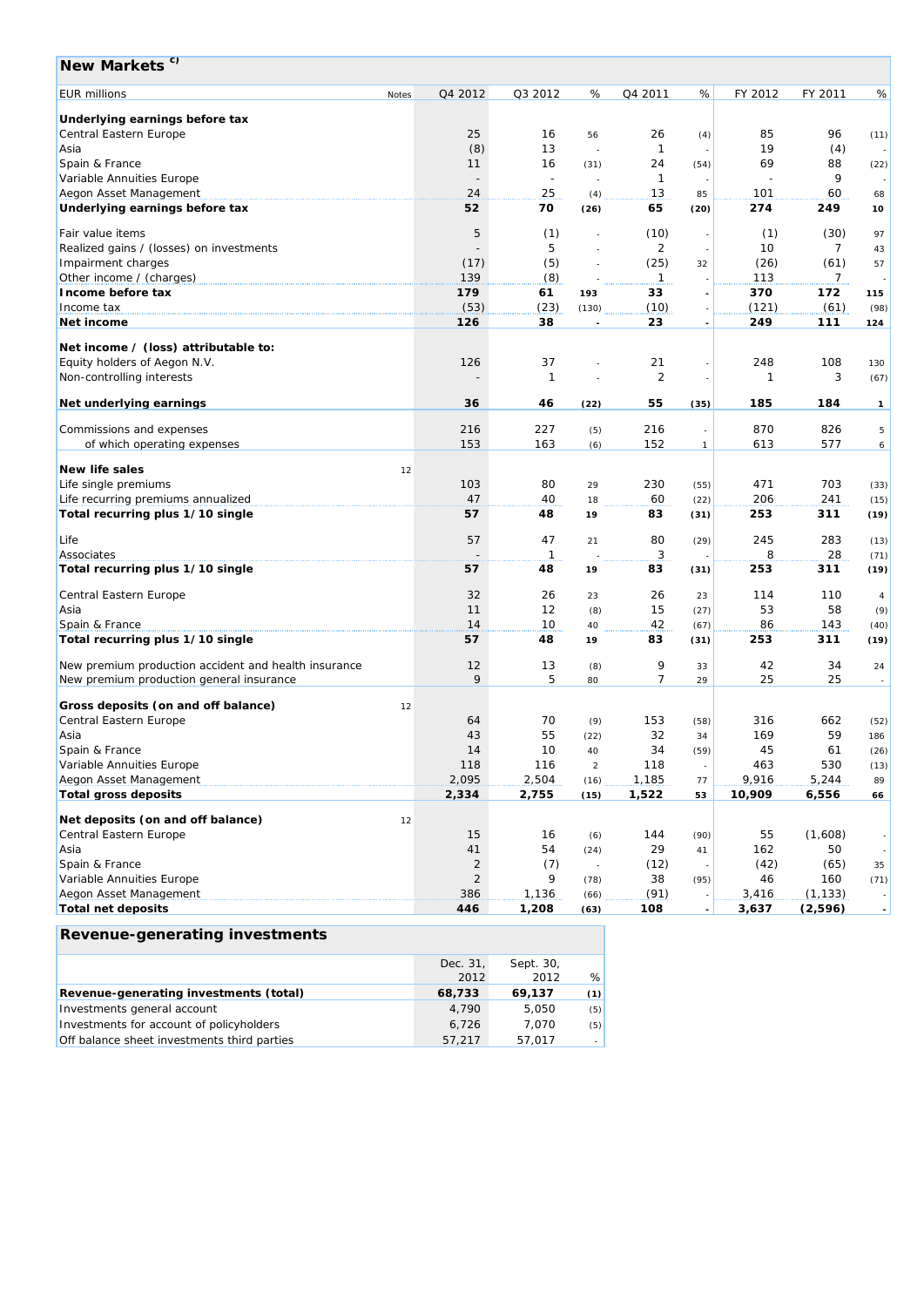| Market consistent value of new business |         |         |              |             |     |         |              |      |
|-----------------------------------------|---------|---------|--------------|-------------|-----|---------|--------------|------|
|                                         |         |         | <b>MCVNB</b> |             |     |         | <b>MCVNB</b> |      |
| EUR millions, after tax                 | Q4 2012 | Q3 2012 | %            | Q4 2011     | %   | FY 2012 | FY 2011      | %    |
|                                         |         |         |              |             |     |         |              |      |
| Americas                                | 63      | 72      | (13)         | (4)         |     | 228     | 170          | 34   |
| The Netherlands                         | 86      | 59      | 46           | 37          | 132 | 202     | 64           |      |
| United Kingdom                          | 28      | 24      | 17           | 24          |     | 101     | 79           | 28   |
| New Markets                             | 27      | 18      | 50           | ----------- | 93  | 88      | 109          | (19) |
| Total                                   | 204     | 173     | 18           |             | 187 | 619     | 422          | 47   |

| Modeled new business, APE and deposits |       |         |                         |                         |         |    |            |         |    |
|----------------------------------------|-------|---------|-------------------------|-------------------------|---------|----|------------|---------|----|
|                                        |       |         | <b>Premium business</b> | <b>Premium business</b> |         |    |            |         |    |
|                                        |       |         |                         | <b>APE</b>              |         |    | <b>APE</b> |         |    |
| <b>EUR</b> millions                    | Notes | Q4 2012 | Q3 2012                 | %                       | 04 2011 | %  | FY 2012    | FY 2011 | %  |
|                                        |       |         |                         |                         |         |    |            |         |    |
| Americas                               |       | 307     | 283                     | 8                       | 284     | 8  | 1.150      | 979     | 17 |
| The Netherlands                        |       | 253     | 49                      |                         | 173     | 46 | 445        | 326     | 37 |
| United Kingdom                         |       | 256     | 183                     | 40                      | 187     | 37 | 860        | 850     |    |
| New Markets                            |       | 113     | 52                      | 117                     | 109     |    | 451        | 436     | 3  |
| Total                                  |       | 929     | 567                     | 64                      | 753     | 23 | 2.906      | 2.591   | 12 |

|                     |         |         | <b>Deposit business</b> | <b>Deposit business</b> |         |      |         |                 |      |  |  |
|---------------------|---------|---------|-------------------------|-------------------------|---------|------|---------|-----------------|------|--|--|
|                     |         |         | <b>Deposits</b>         |                         |         |      |         | <b>Deposits</b> |      |  |  |
| <b>EUR</b> millions | Notes   | Q4 2012 | Q3 2012                 | %                       | Q4 2011 | %    | FY 2012 | FY 2011         | %    |  |  |
|                     | $\circ$ |         |                         |                         |         |      |         |                 |      |  |  |
| Americas            |         | 4.328   | 5.800                   | (25)                    | 3.449   | 25   | 20.272  | 17,626          | 15   |  |  |
| United Kingdom      |         |         |                         | (20)                    | 10      | (60) | 27      | 57              | (53) |  |  |
| New Markets         |         | 132     | 125                     |                         | 251     | (47) | 560     | 91              | (39) |  |  |
| Total               |         | 4.464   | 5,930                   | (25)                    | 3,710   | 20   | 20.859  | 18,594          | 12   |  |  |

| MCVNB/PVNBP summary |       |              |              |                         |            |                         |              |              |              |  |
|---------------------|-------|--------------|--------------|-------------------------|------------|-------------------------|--------------|--------------|--------------|--|
|                     |       |              |              | <b>Premium business</b> |            | <b>Premium business</b> |              |              |              |  |
|                     |       | <b>MCVNB</b> | <b>PVNBP</b> | MCVNB /                 | MCVNB /    | <b>MCVNB</b>            | <b>PVNBP</b> | MCVNB /      | <b>MCVNB</b> |  |
|                     |       |              |              | <b>PVNBP</b>            | <b>APE</b> |                         |              | <b>PVNBP</b> | / APE        |  |
| <b>EUR</b> millions | Notes | Q4 2012      |              | %                       | %          | FY 2012                 |              | %            | %            |  |
|                     | 10    |              |              |                         |            |                         |              |              |              |  |
| Americas            |       | 26           | 1.534        | 1.7                     | 8.6        | 119                     | 5.251        | 2.3          | 10.4         |  |
| The Netherlands     |       | 86           | 2.390        | 3.6                     | 34.0       | 202                     | 5.030        | 4.0          | 45.5         |  |
| United Kingdom      |       | 28           | 1.682        | 1.7                     | 11.0       | 101                     | 5.732        | 1.8          | 11.7         |  |
| New Markets         |       | 24           | 799          | 2.9                     | 20.7       | 84                      | 3.430        | 2.4          | 18.5         |  |
| Total               |       | 164          | 6,405        | 2.6                     | 17.7       | 506                     | 19,443       | 2.6          | 17.4         |  |

|                     | <b>Deposit business</b> |              |              |                          |                          | <b>Deposit business</b> |              |                         |                     |  |
|---------------------|-------------------------|--------------|--------------|--------------------------|--------------------------|-------------------------|--------------|-------------------------|---------------------|--|
|                     |                         | <b>MCVNB</b> | <b>PVNBP</b> | MCVNB /<br><b>PVNBP</b>  | MCVNB /<br>Deposits      | <b>MCVNB</b>            | <b>PVNBP</b> | MCVNB /<br><b>PVNBP</b> | MCVNB /<br>Deposits |  |
| <b>EUR</b> millions | Notes                   | Q4 2012      |              | %                        | %                        |                         | FY 2012      | %                       | %                   |  |
|                     | 10                      |              |              |                          |                          |                         |              |                         |                     |  |
| Americas            |                         | 37           | 6.220        | 0.6                      | 0.9                      | 109                     | 30.268       | 0.4                     | 0.5                 |  |
| United Kingdom      |                         | $\equiv$     | b            | $\overline{\phantom{a}}$ | $\overline{\phantom{a}}$ | ۰                       | 27           | $\sim$                  |                     |  |
| New Markets         |                         | $\sim$       | 228          | 1.2                      | 2.0                      |                         | 835          | 0.5                     | 0.8                 |  |
| Total               |                         | 40           | 6,453        | 0.6                      | 0.9                      | 113                     | 31.130       | 0.4                     | 0.5                 |  |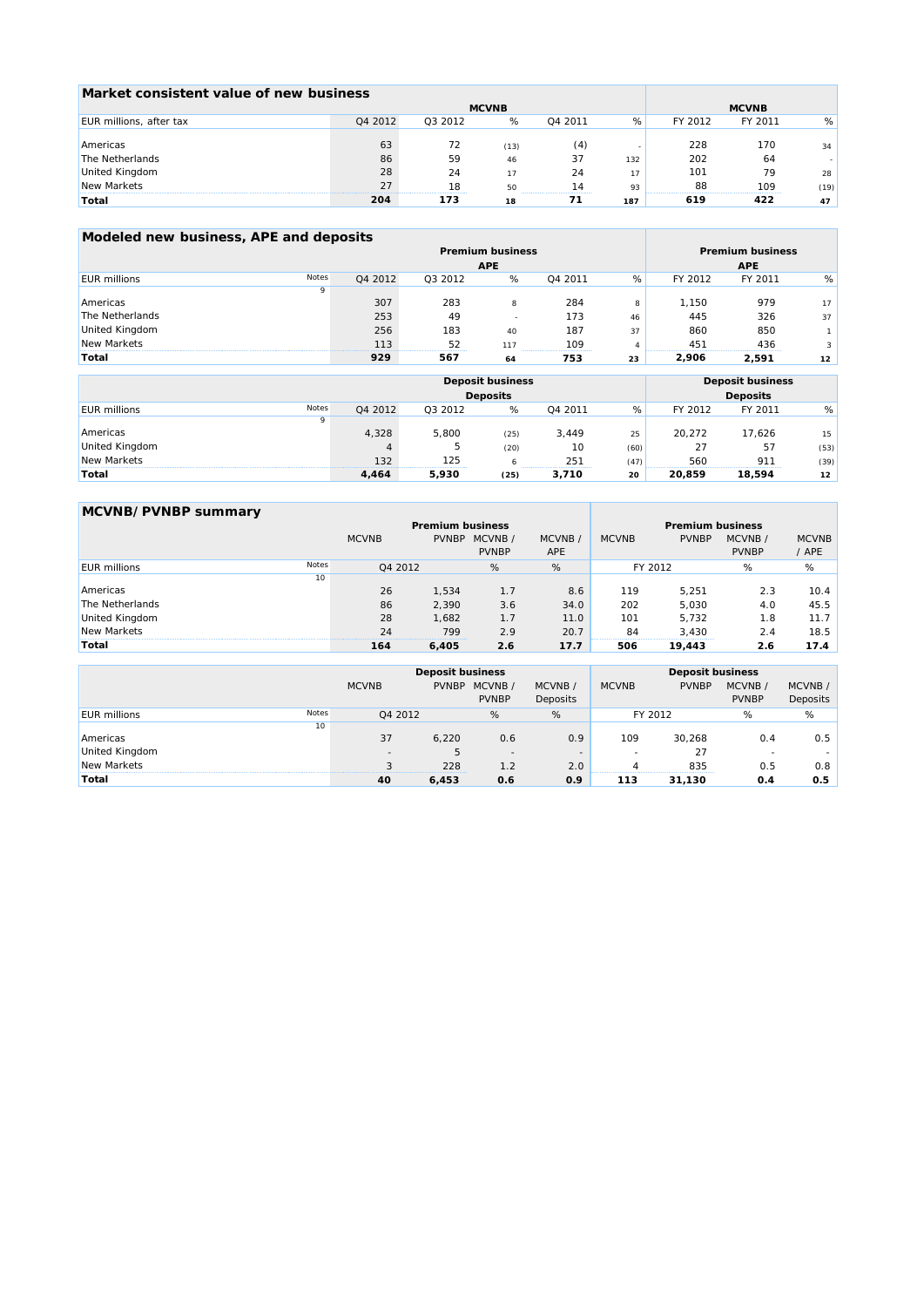### **Notes:**

1) For segment reporting purposes underlying earnings before tax, net underlying earnings, commissions and expenses, operating expenses, income tax (including associated companies), income before tax (including associated companies) and market consistent value of new business are calculated by consolidating on a proportionate basis the revenues and expenses of Aegon's associated companies in Spain, India, Brazil and Mexico. Aegon believes that its non-IFRS measures provide meaningful information about the underlying operating results of its business including insight into the financial measures that Aegon's senior management uses in managing its business. Among other things, Aegon's senior management is compensated based in part on Aegon's results against targets using the non-IFRS measures presented here. While other insurers in Aegon's peer group present substantially similar non-IFRS measures, the non-IFRS measures presented in this document may nevertheless differ from the non-IFRS measures presented by other insurers. There is no standardized meaning to these measures under IFRS or any other recognized set of accounting standards and readers are cautioned to consider carefully the different ways in which Aegon and its peers present similar information before comparing them. Aegon believes the non-IFRS measures shown herein, when read together with Aegon's reported IFRS financial statements, provide meaningful supplemental information for the investing public to evaluate Aegon's business after eliminating the impact of current IFRS accounting policies for financial instruments and insurance contracts, which embed a number of accounting policy alternatives that companies may select in presenting their results (i.e. companies can use different local GAAPs) and that can make the comparability from period to period difficult.

For a definition of underlying earnings and the reconciliation from underlying earnings before tax to income before tax, being the most comparable IFRS measure, reference is made to Note 3 "Segment information" of Aegon's Condensed consolidated interim financial statements.

- 2) Net income refers to net income attributable to equity holders of Aegon N.V. and non-controlling interest.
- 3) Sales is defined as new recurring premiums plus 1/10 of single premiums plus 1/10 of gross deposits plus new premium production accident and health plus new premium production general insurance.
- <sup>4)</sup> The present value, at point of sale, of all cashflows for new business written during the reporting period, calculated using approximate point of sale economics assumptions. Market consistent value of new business is calculated using a risk neutral approach, ignoring the investment returns expected to be earned in the future in excess of risk free rates (swap curves), with the exeption of an allowance for liquidity premium. The market consistent value of new business is calculated on a post tax basis, after allowing for the time value financial options and guarentees, a market value margin for non-hedgeable financial and non-financial risks and the costs of non-hedgeable stranded capital.
- <sup>5)</sup> Return on equity is calculated by dividing the net underlying earnings after cost of leverage by the average shareholders' equity excluding the preferred shares and the revaluation reserve.
- 6) Capital securities that are denominated in foreign currencies are, for purposes of calculating the capital base ratio, revalued to the period-end exchange rate. All ratios exclude Aegon's revaluation reserve.
- $7)$  Included in other income/(charges) are charges made to policyholders with respect to income tax in the United Kingdom.
- <sup>8)</sup> Includes production on investment contracts without a discretionary participation feature of which the proceeds are not recognized as revenues but are directly added to Aegon's investment contract liabilities.
- 9)  $APE = recurring premium + 1/10 single premium$ .
- <sup>10)</sup> PVNBP: Present value of new business premiums (PVNBP) is the premiums for the new business sold during the reporting period, projected using assumptions and projection periods that are consistent with those used to calculate the market consistent value of new business, discounted back to point of sale using the swap curve (plus liquidity premium where applicable).
- <sup>11)</sup> Reconciliation of operating expenses, used for segment reporting, to Aegon's IFRS based operating expenses.

|                                              |     | 04 2012 FY 2012 |
|----------------------------------------------|-----|-----------------|
|                                              |     |                 |
| Employee expenses                            | 555 | 2.092           |
| Administrative expenses                      | 282 | 1.096           |
| <b>Operating expenses for IFRS reporting</b> | 837 | 3,188           |
| Operating expenses related to associates     | 11  | 53              |
| Operating expenses in earnings release       | 848 | 3.241           |

- <sup>12)</sup> New life sales, gross deposits and net deposits data include results of Aegon's associated companies in Spain, India, Brazil and Mexico which are consolidated on a proportionate basis.
- <sup>13)</sup> Operational free cash flow reflect the sum of the return on free surplus, earnings on in-force business, release of required surplus on in-force business reduced by new business first year strain and required surplus on new business. Refer to Aegon's Embedded Value 2011 report for further details.
- <sup>a)</sup> The calculation of the IGD (Insurance Group Directive) capital surplus and ratio are based on Solvency I capital requirements on IFRS for entities within the EU (Pillar 1 for Aegon UK), and local regulatory solvency measurements for non-EU entities. Specifically, required capital for the life insurance companies in the US is calculated as two times the upper end of the Company Action Level range (200%) as applied by the National Association of Insurance Commissioners in the US. The calculation of the IGD ratio excludes the available and required capital of the UK With-Profit funds. In the UK solvency surplus calculation the local regulator only allows the available capital number of the With-Profit funds included in overall local available capital to be equal to the amount of With-Profit funds' required capital.
- b) The results in this release are unaudited.
- c) The comparative 2011 figures have been revised to reflect changes in Aegon's organization. Businesses in Asia, which were previously managed by Aegon Americas, are included in the Asia line of business within the New Markets segment. This revision in financial reporting reflects changes in management of the organization, as Aegon's Asian operations are now managed from the company's regional head office in Hong Kong.